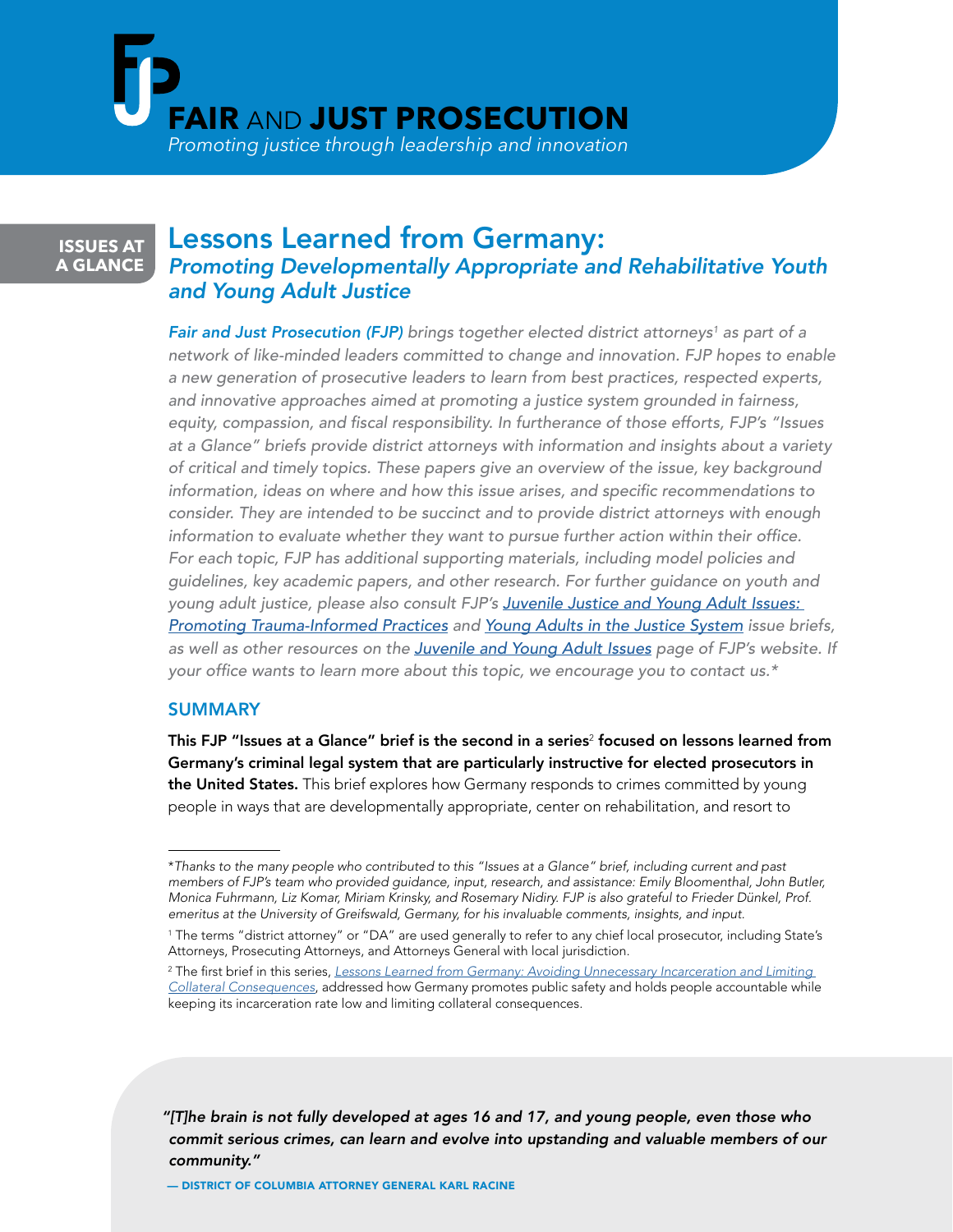<span id="page-1-0"></span>incarceration only in limited circumstances and when absolutely necessary. It provides examples of how some DAs in the U.S. are implementing youth justice reforms that are consistent with the principles underlying the German model. Finally, it offers specific recommendations for how elected prosecutors can apply these lessons learned within their jurisdictions.

### BACKGROUND

In recent years, the American public has become increasingly aware of the damage wrought by "tough-on-crime" policies, and in some jurisdictions, communities have elected criminal justice leaders who are committed to undoing these harms and pursuing alternate data-informed approaches. To inform their efforts, many of these leaders are looking to models, strategies, and lessons that can be learned from abroad.

A key element of the tough-on-crime era in the U.S. was the dramatic escalation of punitive responses toward young people who were suspected of breaking the law. A generation of youth who came into contact with the criminal legal system, particularly Black boys, were falsely labeled as "superpredators" and characterized as lacking empathy and being incapable of rehabilitation.<sup>3</sup> This drove the enactment of state and federal laws designed to make it easier to prosecute children as adults, incarcerate them, and subject them to extreme decades-long and even life sentences. Greater reliance on police officers in schools also contributed to the increased criminalization of normal adolescent misbehavior, particularly for youth of color.<sup>4</sup>

Separately, scientists in recent years have come to understand that adolescent brain development continues through a young person's mid-twenties. This means that young adults<sup>5</sup> are in many ways more similar to teenagers than to older adults. As such, they have a diminished capacity to control impulsive behavior and a heightened susceptibility to peer pressure.6 Moreover, like children, the vast majority of young adults who commit crimes, including very serious crimes, will age out of this behavior as they mature.7 Developmentally appropriate interventions can help facilitate this growth, whereas developmentally inappropriate responses can undermine it.<sup>8</sup> However, with some notable exceptions, criminal legal systems in the U.S. generally fail to take into account the unique developmental needs and potential of young adults.

Today, the superpredator myth is widely acknowledged to have been a racist and destructive

<sup>3</sup> Leah, R. (2018), *The "superpredator" myth was discredited, but it continues to ruin young black lives*, Salon, [https://www.salon.com/2018/04/21/the-superpredator-myth-was-discredited-but-it-continues-to-ruin-young-black](https://www.salon.com/2018/04/21/the-superpredator-myth-was-discredited-but-it-continues-to-ruin-young-black-lives/)[lives/.](https://www.salon.com/2018/04/21/the-superpredator-myth-was-discredited-but-it-continues-to-ruin-young-black-lives/) *See also* Henning, K. (2021), *The Rage of Innocence: How America Criminalizes Black Youth*, Pantheon. <sup>4</sup> *Id.*

 $^{\rm 5}$  There is no one consistently used definition of "young adults," also referred to as "emerging adults." Germany applies its young adult approach to individuals aged 18 to 20, but experts often recognize young people up to age 25 as falling within this developmental stage. *See, e.g.*, The Emerging Adult Justice Project, [https://www.eajustice.](https://www.eajustice.org/) [org/](https://www.eajustice.org/). Therefore, while some of the policy and programmatic examples provided in this issue brief have only been implemented for a narrower age range, many would be equally appropriate for young people up to around age 25. 6 Fair and Just Prosecution (2019), *Young Adults in the Justice System*, 3-4, [https://fairandjustprosecution.org/wp](https://fairandjustprosecution.org/wp-content/uploads/2019/01/FJP_Brief_YoungAdults.pdf)[content/uploads/2019/01/FJP\\_Brief\\_YoungAdults.pdf](https://fairandjustprosecution.org/wp-content/uploads/2019/01/FJP_Brief_YoungAdults.pdf).

<sup>7</sup> Loeber, R. and Farrington, D.P. (2014), *Age-Crime Curve*, in: Bruinsma, G. and Weisburd, D. (Eds.), Encyclopedia of Criminology and Criminal Justice, [https://doi.org/10.1007/978-1-4614-5690-2\\_474](https://doi.org/10.1007/978-1-4614-5690-2_474).

<sup>8</sup> *See, e.g.*, Sakala, L., et al. (2020), *A Guide to Community Strategies for Improving Emerging Adults' Safety and Well-Being*, Urban Institute, [https://www.urban.org/sites/default/files/publication/101838/a20guide20to20](https://www.urban.org/sites/default/files/publication/101838/a20guide20to20community20strategies20for20improving20emerging20adults2720safety20an_0.pdf) [community20strategies20for20improving20emerging20adults2720safety20an\\_0.pdf](https://www.urban.org/sites/default/files/publication/101838/a20guide20to20community20strategies20for20improving20emerging20adults2720safety20an_0.pdf).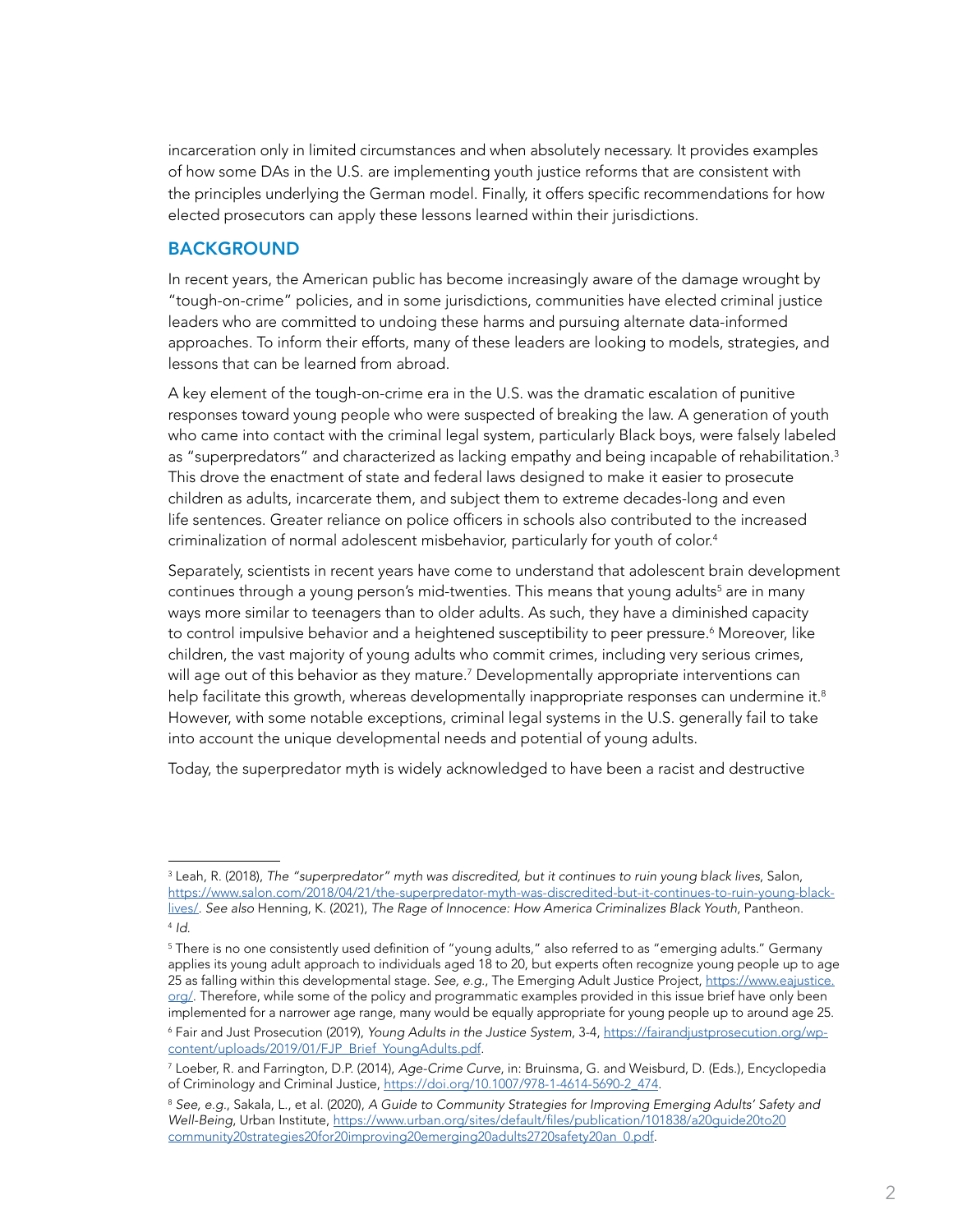falsehood, $^{\circ}$  disavowed even by the individual who coined the phrase. $^{10}$  The science around adolescent brain development is increasingly influencing criminal legal policy, which has led to some progress in the U.S. in laws and policies related to youth. In a series of decisions, the Supreme Court recognized that children are different from adults and are particularly capable of growth and change,11 and advocacy campaigns across the country have successfully rolled back many of the harsh laws that were enacted in the wake of the superpredator rhetoric.<sup>12</sup> In turn, both the number of children who are incarcerated and the number of children in adult correctional facilities have dropped precipitously.13 A handful of jurisdictions (as discussed below) have also adopted reforms to better serve young adults who come in contact with the criminal legal system.

Nevertheless, tough-on-crime ideology and remnants of the superpredator myth continue to pervade the way young people are treated across the U.S. in both the juvenile and adult criminal legal systems.<sup>14</sup> This is evident not only in legislation enacted during that time that remains in place today, but also in still widely held perceptions about appropriate responses to crimes committed by young people. In particular, sentencing norms for youth in the U.S. remain far out of line with international practices.15 Furthermore, policies and programs tailored to young adults remain rare exceptions; the vast majority of young adults in the criminal legal system are subject to processes and institutions that neither differentiate them from older adults nor use approaches designed to support their growth and rehabilitation.

Policymakers and elected prosecutors who strive to address these challenges and achieve the best outcomes for young people can and should seek to learn from successful youth justice approaches abroad. Germany provides a particularly notable model, as its responses to youth who break the law are centered entirely on rehabilitation, and it has included young adults in its juvenile justice system – rather than in its adult justice system – for more than half a century.

This brief outlines notable aspects of the German approach to youth and young adults, sets forth examples in the U.S. of jurisdictions and leaders embracing policies that align with these approaches, and presents recommendations for future reform.

10 Becker, E. (2001), *As Ex-Theorist on Young 'Superpredators,' Bush Aide Has Regrets*, The New York Times, <https://www.nytimes.com/2001/02/09/us/as-ex-theorist-on-young-superpredators-bush-aide-has-regrets.html>.

<sup>9</sup> Leah, *[supra](#page-1-0)* note 3.

<sup>11</sup> *Montgomery v. Louisiana*, 136 S.Ct. 718 (2016), *Miller v. Alabama*, 132 S.Ct. 2455 (2012), *Graham v. Florida*, 560 U.S. 48 (2010), and *Roper v. Simmons*, 543 U.S. 551 (2005).

<sup>12</sup> Evans, B. (2020), *Winning the Campaign: State Trends in Fighting the Treatment of Children As Adults in the Criminal Justice System (2005-2020)*, Campaign for Youth Justice, [http://www.campaignforyouthjustice.org/images/](http://www.campaignforyouthjustice.org/images/reportthumbnails/CFYJ%20Annual%20Report.pdf) [reportthumbnails/CFYJ%20Annual%20Report.pdf](http://www.campaignforyouthjustice.org/images/reportthumbnails/CFYJ%20Annual%20Report.pdf).

<sup>&</sup>lt;sup>13</sup> Sawyer, W. (2019), Youth Confinement: The Whole Pie 2019, Prison Policy Initiative, [https://www.prisonpolicy.org/](https://www.prisonpolicy.org/reports/youth2019.html) [reports/youth2019.html](https://www.prisonpolicy.org/reports/youth2019.html).

<sup>14</sup> Leah, *[supra](#page-1-0)* note 3.

<sup>&</sup>lt;sup>15</sup> For example, the United States is the only country to sentence people to life without parole for crimes they committed as children. Renwick, H. (2019), *Rejecting Harsh Sentences for Children: 20 Years of Sentencing Reform*, American Bar Association, [https://www.americanbar.org/groups/litigation/committees/childrens-rights/](https://www.americanbar.org/groups/litigation/committees/childrens-rights/articles/2018/summer2018-rejecting-harsh-sentences-children-20-yrs-sentence-reform/) [articles/2018/summer2018-rejecting-harsh-sentences-children-20-yrs-sentence-reform/](https://www.americanbar.org/groups/litigation/committees/childrens-rights/articles/2018/summer2018-rejecting-harsh-sentences-children-20-yrs-sentence-reform/). Plus, in most European countries sentences rarely exceed 20 years *even for adults*. Mauer, M. (2018), *Long-Term Sentences: Time to Reconsider the Scale of Punishment*, UMKC Law Review, 87(1), 127, [https://www.sentencingproject.org/](https://www.sentencingproject.org/publications/long-term-sentences-time-reconsider-scale-punishment) [publications/long-term-sentences-time-reconsider-scale-punishment](https://www.sentencingproject.org/publications/long-term-sentences-time-reconsider-scale-punishment).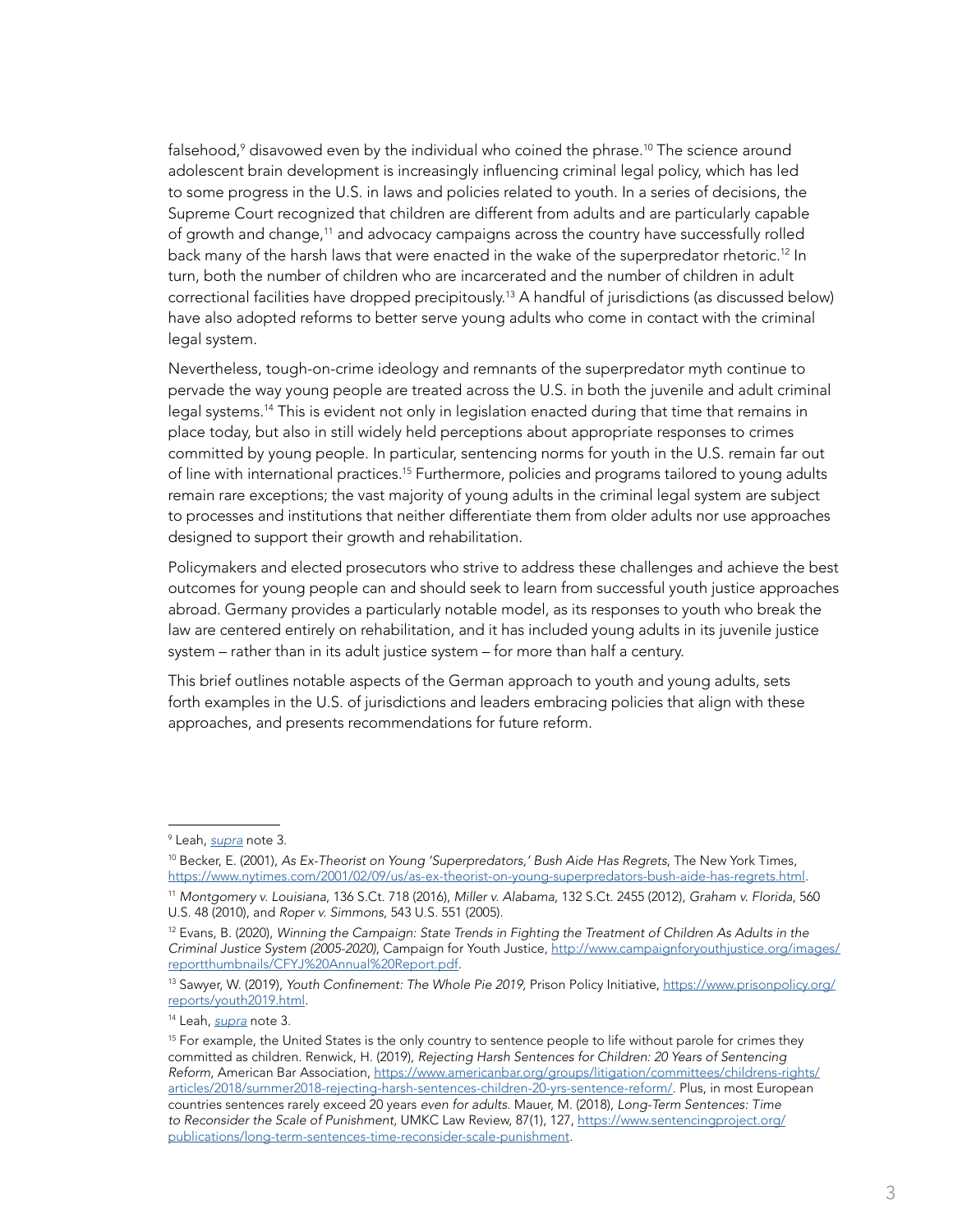### <span id="page-3-0"></span>KEY LESSONS FROM THE GERMAN YOUTH JUSTICE SYSTEM

Germany's approach to youth justice is grounded in two key principles: first, young people are still developing and must be treated in age-appropriate ways that recognize their unique needs and potential for growth; and second, interventions must be rooted in rehabilitation and should rely on the least restrictive avenue possible for achieving that aim. This section expands on these principles and looks at how they are applied in practice.

### I. Principle One: Treat kids like kids – and young adults more like kids.

At the core of the German model is the principle that kids should *always* be treated like kids. Accordingly, children can never be prosecuted for acts committed before age 14,<sup>16</sup> nor tried as adults for acts committed before age 18.<sup>17</sup> If intervention is necessary for children who are younger than 14, the case may be referred to the youth welfare system, which, like in the U.S., offers a spectrum of responses ranging from counseling for the child and/or family to placement in a foster home or residential care setting.<sup>18</sup>

Consistent with the recognition that young adults share many of the characteristics of those who are under  $18<sup>19</sup>$  German juvenile courts have had jurisdiction over 18-, 19-, and 20-year-olds **since 1953**. $^{20}$  The decision to bring young adults under the jurisdiction of juvenile courts was in part driven by compassion for a generation of young people whose fathers had been killed during World War II, and whose childhoods had been shaped by this absence.<sup>21</sup> For young people in this age range (at the time of the offense), the court has discretion to apply either juvenile or adult sanctions.

Unlike the calculus underlying decisions in the U.S. regarding whether to try children as adults, German courts do not make the decision about whether to treat a young adult as a juvenile or an adult based on the seriousness of the offense. Instead, a German court applies juvenile law if either (a) "at the time of committing the crime the young adult in his moral and psychological development was like a juvenile" (for example, if the young person has not

*"Sending a young person into adult prison is a very serious decision that can have lifelong implications. In 20 years, we've learned a lot about the science of cognitive development and now it's informing our case law and our practice."* 

<sup>16</sup> Dünkel, F. (2016), *Youth Justice in Germany*, Oxford Handbook, 3, [https://rsf.uni-greifswald.de/storages/uni](https://rsf.uni-greifswald.de/storages/uni-greifswald/fakultaet/rsf/lehrstuehle/ls-duenkel/Veroeffentlichungen/Duenkel_-_Youth_Justice_in_Germany_-_Oxford_Handbooks_Online.pdf)greifswald/fakultaet/rsf/lehrstuehle/ls-duenkel/Veroeffentlichungen/Duenkel - Youth Justice in Germany -Oxford Handbooks Online.pdf.

<sup>17</sup> *Id.* at 27.

<sup>&</sup>lt;sup>18</sup> Witte, S., et al. (2016), Briefing on the German Child Protection System, Hestia, 2-3, [https://welfarestatefutures.](https://welfarestatefutures.files.wordpress.com/2016/11/hestia-whitepaper-german-child-protection-system-aug2016.pdf) [files.wordpress.com/2016/11/hestia-whitepaper-german-child-protection-system-aug2016.pdf](https://welfarestatefutures.files.wordpress.com/2016/11/hestia-whitepaper-german-child-protection-system-aug2016.pdf).

<sup>19</sup> Fair and Just Prosecution (2019), *Young Adults in the Justice System*, [https://fairandjustprosecution.org/wp](https://fairandjustprosecution.org/wp-content/uploads/2019/01/FJP_Brief_YoungAdults.pdf)[content/uploads/2019/01/FJP\\_Brief\\_YoungAdults.pdf](https://fairandjustprosecution.org/wp-content/uploads/2019/01/FJP_Brief_YoungAdults.pdf).

<sup>20</sup> Dünkel, *supra* note 16, at 2.

<sup>21</sup> Matthews, S., Schiraldi, V., and Chester, L. (2018), *Youth Justice in Europe: Experience of Germany, the Netherlands, and Croatia in Providing Developmentally Appropriate Responses to Emerging Adults in the Criminal Justice System*, Justice Evaluation Journal, 7, [https://justicelab.columbia.edu/sites/default/files/content/Youth%20](https://justicelab.columbia.edu/sites/default/files/content/Youth%20Justice%20in%20Europe%20Experience%20of%20Germany%20the%20Netherlands%20and%20Croatia%20in%20Providing%20Developmentally%20Appropriate%20Responses%20to%20Emerging%20Adults%20in_0.pdf) [Justice%20in%20Europe%20Experience%20of%20Germany%20the%20Netherlands%20and%20Croatia%20in%20](https://justicelab.columbia.edu/sites/default/files/content/Youth%20Justice%20in%20Europe%20Experience%20of%20Germany%20the%20Netherlands%20and%20Croatia%20in%20Providing%20Developmentally%20Appropriate%20Responses%20to%20Emerging%20Adults%20in_0.pdf) [Providing%20Developmentally%20Appropriate%20Responses%20to%20Emerging%20Adults%20in\\_0.pdf.](https://justicelab.columbia.edu/sites/default/files/content/Youth%20Justice%20in%20Europe%20Experience%20of%20Germany%20the%20Netherlands%20and%20Croatia%20in%20Providing%20Developmentally%20Appropriate%20Responses%20to%20Emerging%20Adults%20in_0.pdf)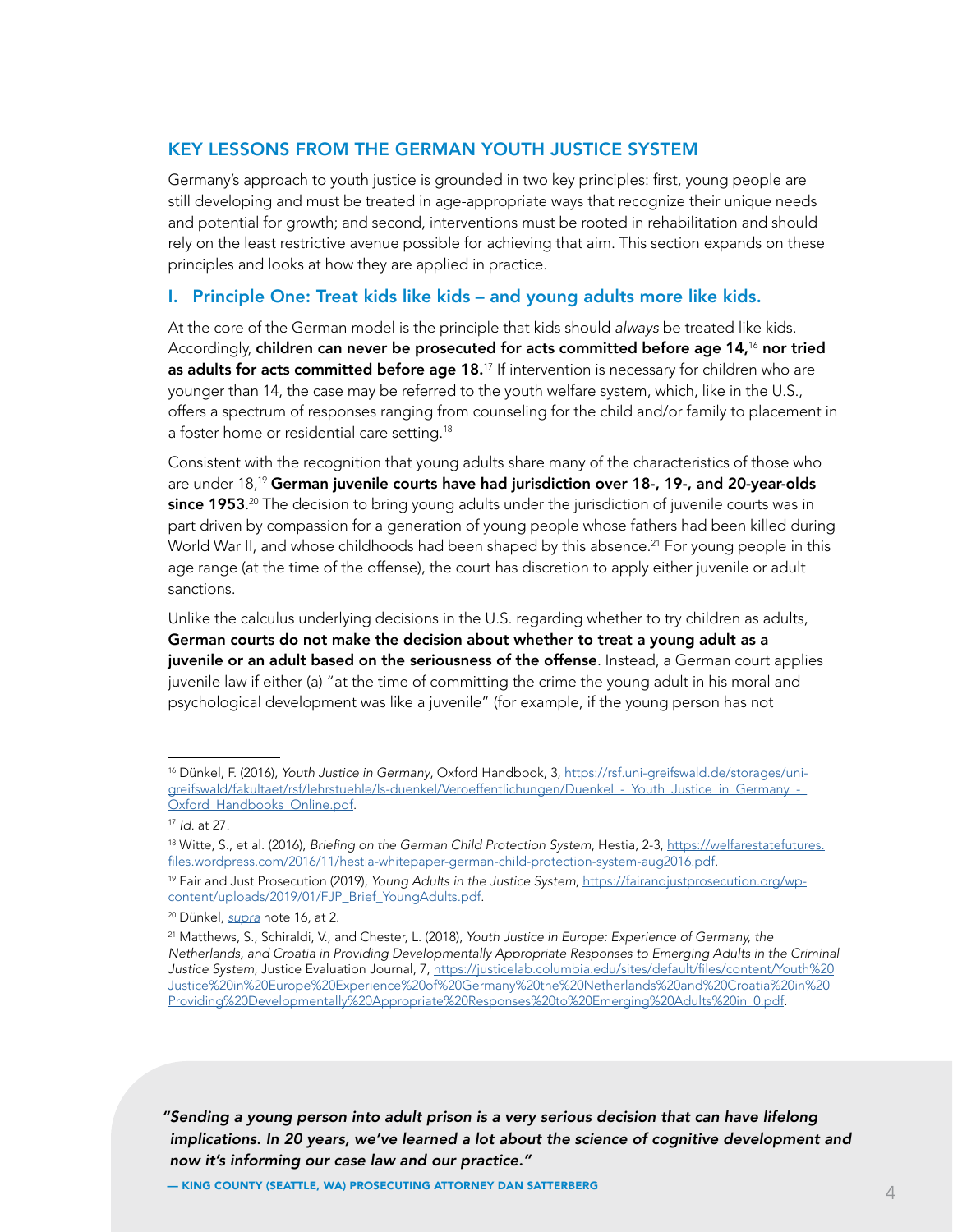completed schooling, does not support him or herself, or lives with parents), or (b) "the motives and the circumstances of the offence are those of a typically juvenile crime" (for example, if it was an impulsive offense committed with peers).22 If either of these factors apply, the court is *required* to handle the case under juvenile law, without regard to the seriousness of the offense.<sup>23</sup> Courts generally tend to interpret these factors very widely and apply juvenile law in any case in which there is doubt regarding a young person's maturity.<sup>24</sup> In other words, the factors used to determine whether to treat a young person as a juvenile or an adult are directly tied to the *reasons* why a separate juvenile system exists.

In practice, German judges and prosecutors have gained increasing comfort with this approach over time, as illustrated by the fact that close to 60% of young adults were treated as juveniles in 2020, up from only 38% in 1964.25 Moreover, while minor offenses that would simply result in a fine, such as traffic violations, are more likely to be handled under adult law, the vast majority (80-90% depending on the offense) of young adults who commit the most serious offenses, such as murder, rape, robbery, felony drug offenses, and crimes resulting in serious bodily injury, are sentenced under juvenile law.<sup>26</sup> German courts tend to view it as beneficial to society to keep these young people who have engaged in often unplanned and impetuous conduct in the juvenile system, which is particularly focused on rehabilitation.<sup>27</sup>

### II. Principle Two: The purpose of juvenile and young adult justice is rehabilitation, not punishment.

By law, the primary purpose of any youth justice response in Germany is to prevent the young person from committing additional offenses.<sup>28</sup> German youth justice is also grounded in a principle of "minimum intervention," meaning that sanctions should only be imposed if absolutely **necessary.**<sup>29</sup> For petty offenses, this means that diversion without any sanction ("non-intervention") is typical. More serious offenses, including some felonies, may be addressed through victimoffender reconciliation (mediation), educational measures provided by outside agencies, and/or minor sanctions by the court, such as a warning, community service (usually between 10 and 40 hours), reparation/restitution, an apology to the victim, or a fine.<sup>30</sup>

<sup>30</sup> *Id.* at 5-7.

*"When you bring people into the juvenile justice system, the earlier [and] the deeper you bring them into the system, the more it actually leads to recidivism…. [T]he consequences of what we have done really has led to a system that, unfortunately, is in some ways on par with Somalia and North Korea."* 

<sup>22</sup> *Id.* at 24.

<sup>23</sup> Matthews, Schiraldi, and Chester, *[supra](#page-3-0)* note 21, at 8.

<sup>24</sup> Dünkel, *[supra](#page-3-0)* note 16, at 24.

<sup>25</sup> *Id.*; Statistisches Bundesamt (2021), *Strafverfolgungsstatistik 2020*, p. 20.

<sup>26</sup> *Id.* at 25.

 $27$  Both the adult and juvenile systems in Germany are more focused on rehabilitation than the U.S. system, though the juvenile system is particularly focused on rehabilitation. Matthews, Schiraldi, and Chester, *[supra](#page-3-0)* note 21.

<sup>28</sup> Dünkel, *[supra](#page-3-0)* note 16, at 5.

<sup>29</sup> *Id.* at 6.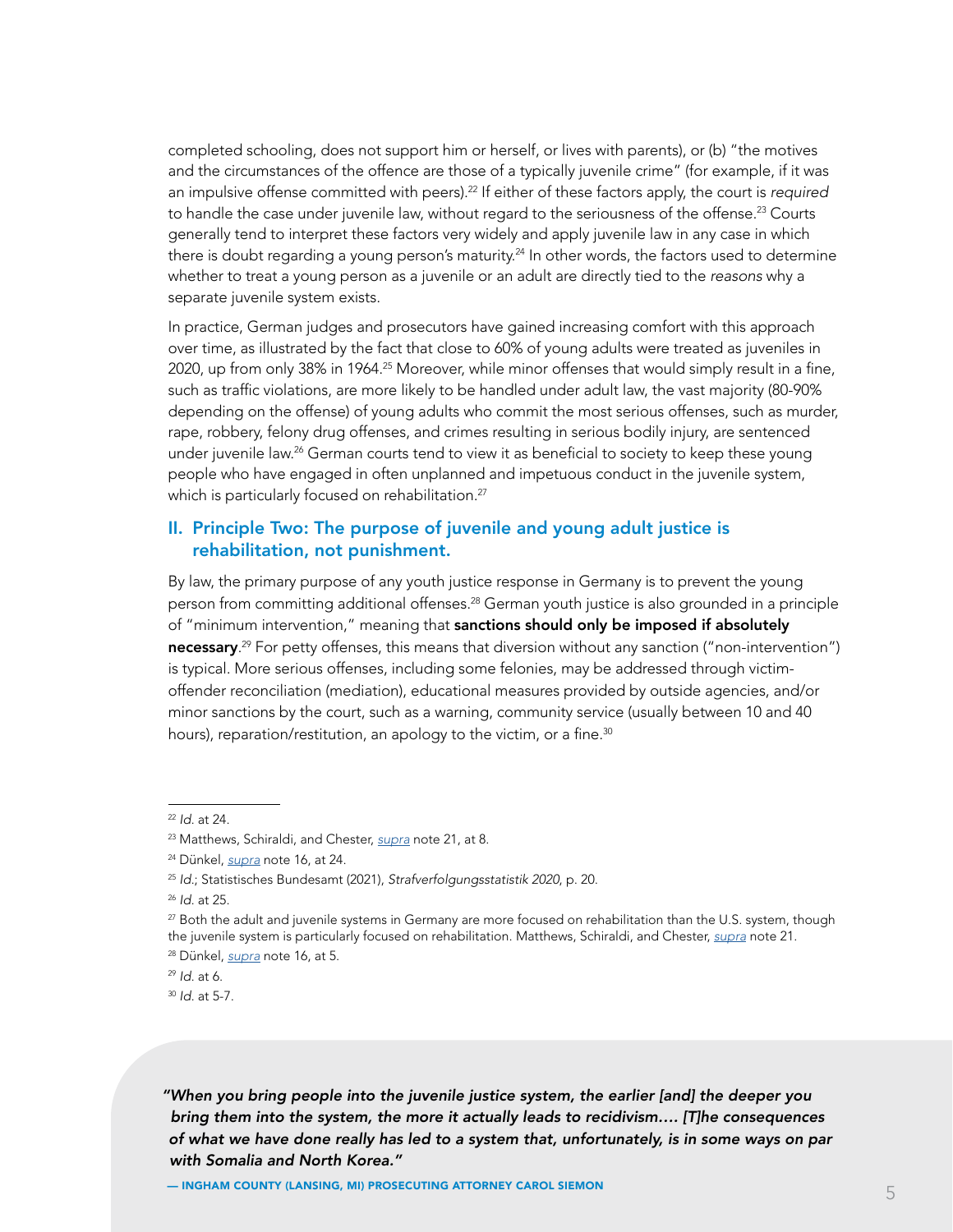<span id="page-5-0"></span>The requirement of minimum intervention also means that incarceration is permitted *only if*  there are no other appropriate measures to reach the rehabilitative goals of the youth justice system. Only 1.5% of juvenile sanctions imposed against 14- to 21-year-olds (including both informally and formally) are for unconditional youth imprisonment, and 3.5% are for suspended youth imprisonment, which is similar to being placed on probation.<sup>31</sup> Moreover, the incarceration of children is even less frequent than these already low numbers suggest, as only a small proportion of those incarcerated in youth prisons are under 18; more than 90% are young adults. $32$ 

For the very small number of young people who are incarcerated, sentences tend to be substantially shorter than in the U.S. For those sentenced under juvenile law, five years is generally the maximum imprisonment, with a 10-year maximum for very serious offenses, and a 15-year maximum for 18- to 20-year-olds in particularly serious murder cases.33 *Only 0.5% of youth*  prison sentences are for more than five years.<sup>34</sup>

In the rare situations in which children or young adults are incarcerated, youth correctional facilities are required to promote rehabilitation and self-respect, and are not permitted to be punitive environments. Regardless of an individual's age, under German law the only punishment permitted during incarceration is the deprivation of liberty itself. To help those who are imprisoned successfully reintegrate into society post-incarceration, Germany also mandates that life in correctional facilities must be as similar as possible to life outside, and any detrimental effects of imprisonment must be counteracted.<sup>35</sup> Underlying German incarceration practices is the view that "[o]nly a penal system that places human dignity at the centre of its endeavors can have a positive impact on the prisoners."<sup>36</sup> In addition, with regard to young people specifically, German



Age of Those Incarcerated in German Youth Prisons

#### Length of German Youth Prison Sentences

Source: Dünkel, F. (2016), *Youth Justice in Germany*, Oxford Handbook. Data from 2013.

35 Bundesministeriums der Justiz und für Verbraucherschutz, German Prison Act of 1976 (last amended 2013), Part 2, §3, [http://www.gesetze-im-internet.de/englisch\\_stvollzg/englisch\\_stvollzg.html#p0020.](http://www.gesetze-im-internet.de/englisch_stvollzg/englisch_stvollzg.html#p0020)

36 The Berlin Senate Department for Justice and Consumer Protection (2015), *The Prison System in Berlin*, 7, [https://www.berlin.de/justizvollzug/\\_assets/senjustv/sonstiges/broschuere-justizvollzug-englisch.pdf.](https://www.berlin.de/justizvollzug/_assets/senjustv/sonstiges/broschuere-justizvollzug-englisch.pdf)

<sup>31</sup> *Id.* at 15.

<sup>32</sup> *Id.* at 33.

<sup>33</sup> *Id.* at 7.

<sup>34</sup> *Id.* at 16.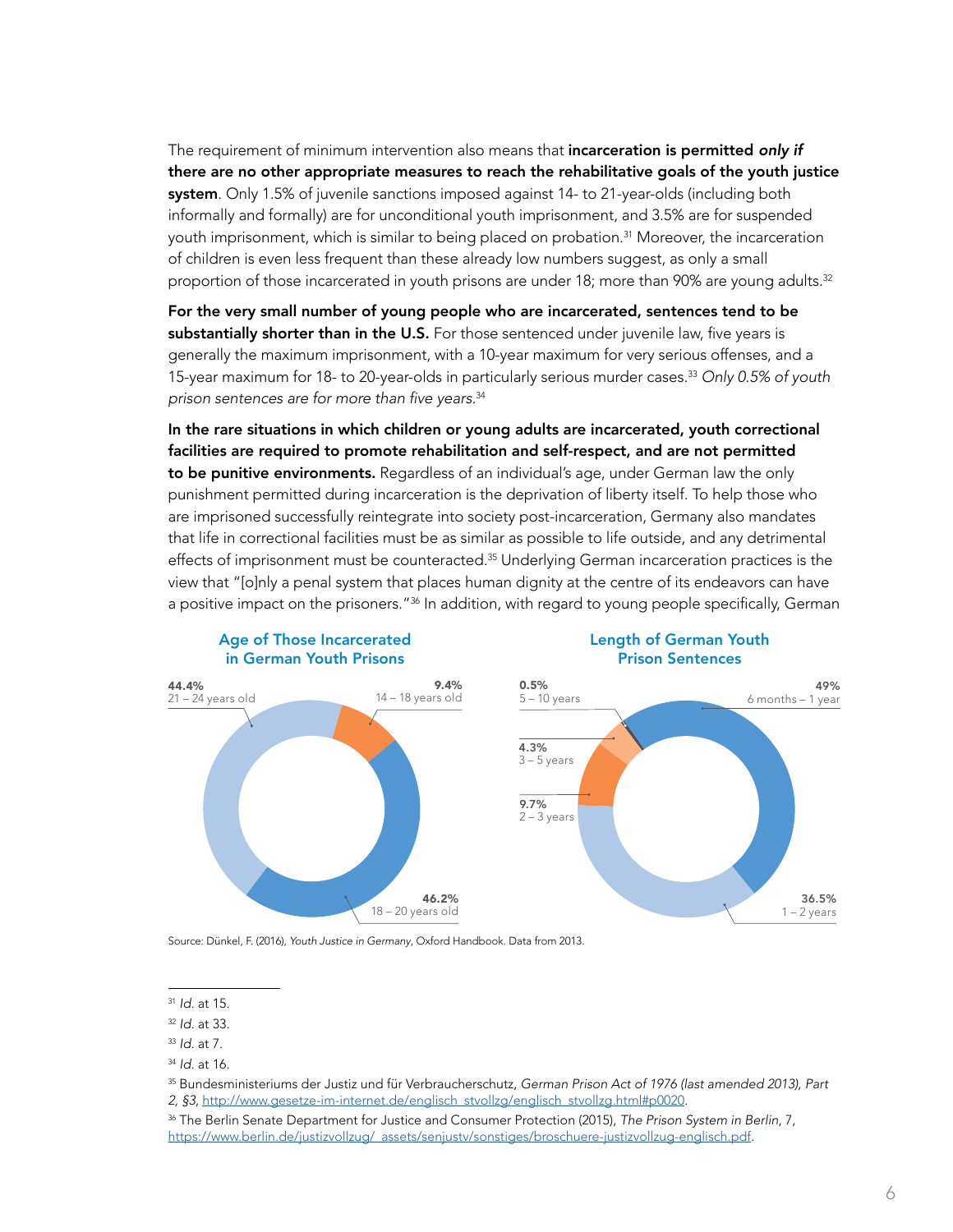law further requires youth prisons to "arouse the youth's sense of self respect," "be structured in an educational manner," and "help the youth to overcome those difficulties which contributed to his commission of the criminal offense."<sup>37</sup>

In practice, the conditions in youth prisons in Germany are on par with some of the better youth correctional facilities in the U.S.<sup>38</sup> (though as noted above, more than 90% of the young people in German youth prisons are actually 18 or over). Since youth incarceration is so rare in Germany, the population of youth in German youth prisons has on average committed more serious crimes than youth incarcerated in U.S. juvenile facilities.<sup>39</sup> Yet German youth behind bars have substantially more freedom than their counterparts in the U.S.<sup>40</sup> Prison guards typically do not carry weapons, relying instead on communication to defuse challenging situations.<sup>41</sup> And, as described by a U.S. youth correctional expert who visited a youth prison in Germany, "nowhere was there the sense of fear and heavy correctional hardware, such as pepper spray, solitary confinement, and strip searching, that dominates the U.S. correctional landscape."<sup>42</sup> This is facilitated in part by the fact that German correctional officers receive two years of training in topics such as psychology and conflict management, with an emphasis on using positive reinforcement.<sup>43</sup> Visitors from the U.S. to German youth prisons have also expressed being particularly impressed by the vocational offerings in areas such as metal working and culinary skills.<sup>44</sup>

### PROMISING PRACTICES IN THE U.S. TO IMPROVE YOUTH AND YOUNG ADULT JUSTICE

In recent years, some U.S. policymakers, prosecutors, and other criminal legal system practitioners have responded to research on adolescent brain development, trauma, and other topics by reforming their approach to youth and young adult justice in ways that are more aligned with some of the best practices out of Germany.

### I. Examples of Principle One: Treat kids like kids – and young adults more like kids.

Several states have enacted legislative changes in recent years to prevent the prosecution of young children and to ensure that the criminal legal system responds to young adults in ways that are developmentally appropriate. In 2018, for example, Massachusetts raised the lower age of juvenile jurisdiction from seven to 12, thereby preventing the arrest and prosecution of young children.<sup>45</sup> Meanwhile, Vermont raised the upper age of juvenile jurisdiction to include 18-year-olds

<sup>37</sup> Schiraldi, V. (2018), *In Germany, It's Hard to Find a Young Adult in Prison*, The Crime Report, [https://](https://thecrimereport.org/2018/04/10/in-germany-its-hard-to-find-a-young-adult-in-prison/) [thecrimereport.org/2018/04/10/in-germany-its-hard-to-find-a-young-adult-in-prison/](https://thecrimereport.org/2018/04/10/in-germany-its-hard-to-find-a-young-adult-in-prison/).

<sup>38</sup> *Id.*

<sup>39</sup> *Id.*

<sup>40</sup> *Id.*

<sup>41</sup> *See, e.g.*, The Berlin Senate Department for Justice and Consumer Protection, *[supra](#page-5-0)* note 36, at 21.

<sup>42</sup> Schiraldi, *supra* note 37.

<sup>43</sup> Subramanian, R. and Shames, A. (2013), *Sentencing and Prison Practices in Germany and the Netherlands: Implications for the United States*, Vera Institute of Justice, 12, [https://www.vera.org/publications/sentencing-and](https://www.vera.org/publications/sentencing-and-prison-practices-in-germany-and-the-netherlands-implications-for-the-united-states)[prison-practices-in-germany-and-the-netherlands-implications-for-the-united-states](https://www.vera.org/publications/sentencing-and-prison-practices-in-germany-and-the-netherlands-implications-for-the-united-states).

<sup>44</sup> Schiraldi, *supra* note 37.

<sup>&</sup>lt;sup>45</sup> Commonwealth of Massachusetts (2018), Senate Bill S.2371, An Act relative to criminal justice reform, Section 72, [https://malegislature.gov/Bills/190/S2371.](https://malegislature.gov/Bills/190/S2371)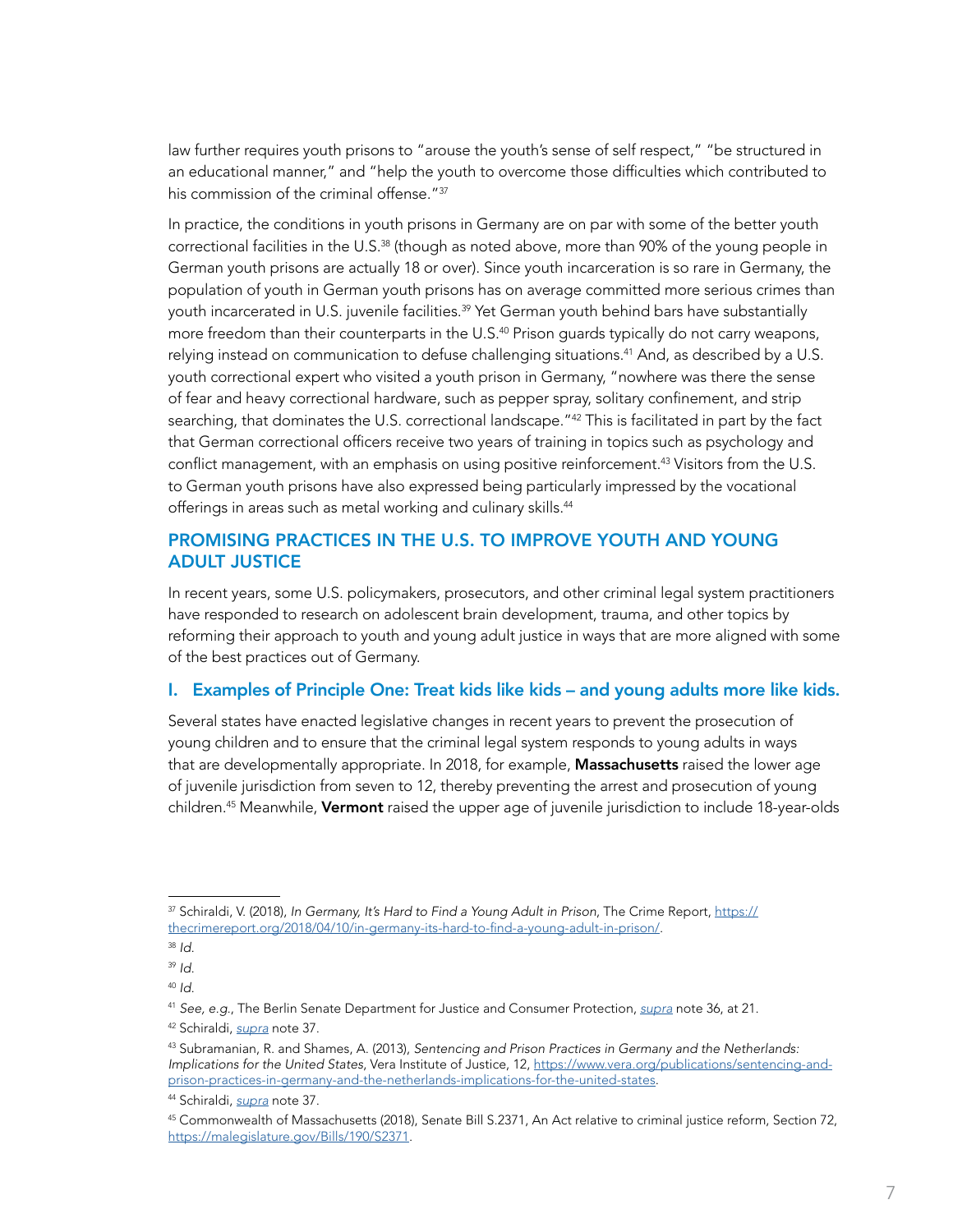<span id="page-7-0"></span>in July 2020, and to include 19-year-olds by July 2022. $^{46}$  Other jurisdictions – including  ${\hbox{New York}}^{, 47}$ **Washington, D.C.**,<sup>48</sup> **Michigan**,<sup>49</sup> and **Alabama**50 – have enacted legislation providing protections for young adults, such as allowing courts to depart from mandatory sentences for young adults, "adjudicate" them rather than convict them, keep proceedings confidential, and/or expunge past convictions. **Virginia**,<sup>51</sup> **California**,<sup>52</sup> and **Washington, D.C.**<sup>53</sup> have also established processes to allow early parole for cases involving individuals who were young adults at the time of the offense.

Additionally, consistent with Germany's prohibition on trying children as adults, many elected prosecutors have also prioritized keeping children out of adult court. On his first day in office, Los Angeles (California) District Attorney George Gascón announced a policy ending the practice of trying children as adults.<sup>54</sup> Western Judicial Circuit (Georgia) District Attorney Deborah Gonzalez has adopted a presumption against recommending that children be transferred to adult court unless required by law, and her policy further requires review of mandatory transfer cases to determine if her office should pursue a special filing to remand the case back to juvenile court.<sup>55</sup>

In line with Germany's recognition that young adults are in many ways more developmentally similar to younger teenagers than they are to older adults, district attorneys have also been

*"Today's policy directive is about providing a young person an opportunity to learn and grow from their mistakes, without being tethered to the criminal legal system. That's the fair and humane thing to do. And it will also keep us safer in the long term."* 

<sup>46</sup> Vermont General Assembly (2018), S.234 (Act 201), An act relating to adjudicating all teenagers in the Family Division, except those charged with a serious violent felony, <https://legislature.vermont.gov/bill/status/2018/S.234>. 47 2015 New York Laws, Article 720, Youthful Offender Procedure, [https://law.justia.com/codes/new-york/2015/cpl/](https://law.justia.com/codes/new-york/2015/cpl/part-3/title-u/article-720/)

[part-3/title-u/article-720/](https://law.justia.com/codes/new-york/2015/cpl/part-3/title-u/article-720/) (allows "Youthful Offender" status to be applied to 18-year-olds).

<sup>48</sup> McCann, E.P. (2017), *The District's Youth Rehabilitation Act: An Analysis*, The Criminal Justice Coordinating Council, [https://cjcc.dc.gov/sites/default/files/dc/sites/cjcc/page\\_content/attachments/District%27s%20YRA-](https://cjcc.dc.gov/sites/default/files/dc/sites/cjcc/page_content/attachments/District%27s%20YRA-An%20Analysis.pdf)[An%20Analysis.pdf.](https://cjcc.dc.gov/sites/default/files/dc/sites/cjcc/page_content/attachments/District%27s%20YRA-An%20Analysis.pdf)

<sup>49</sup> Michigan Code of Criminal Procedure, 762.11 Criminal offense by individual between ages 17 and 24; assignment to status of youthful trainee; consent of prosecuting attorney; exceptions; employment or school attendance; electronic monitoring; definitions, [http://www.legislature.mi.gov/\(S\(xeuswun43mubnmhe1tg1q3cs\)\)/](http://www.legislature.mi.gov/(S(xeuswun43mubnmhe1tg1q3cs))/mileg.aspx?page=GetObject&objectname=mcl-762-11) [mileg.aspx?page=GetObject&objectname=mcl-762-11.](http://www.legislature.mi.gov/(S(xeuswun43mubnmhe1tg1q3cs))/mileg.aspx?page=GetObject&objectname=mcl-762-11)

<sup>50 2016</sup> Code of Alabama, Section 15-19, Youthful Offenders, [https://law.justia.com/codes/alabama/2016/title-15/](https://law.justia.com/codes/alabama/2016/title-15/chapter-19/) [chapter-19/](https://law.justia.com/codes/alabama/2016/title-15/chapter-19/).

<sup>51</sup> Hayek, C. (2016), *Environmental Scan of Developmentally Appropriate Criminal Justice Responses to Justice-Involved Young Adults*, National Institute of Justice, U.S. Department of Justice, [https://www.ncjrs.gov/pdffiles1/](https://www.ncjrs.gov/pdffiles1/nij/249902.pdf) [nij/249902.pdf.](https://www.ncjrs.gov/pdffiles1/nij/249902.pdf)

<sup>52</sup> California Legislature (2017-2018), AB-1308 Youth offender parole hearings, [https://leginfo.legislature.ca.gov/](https://leginfo.legislature.ca.gov/faces/billCompareClient.xhtml?bill_id=201720180AB1308) [faces/billCompareClient.xhtml?bill\\_id=201720180AB1308.](https://leginfo.legislature.ca.gov/faces/billCompareClient.xhtml?bill_id=201720180AB1308)

<sup>53</sup> Choi, J. (2020), *DC passes bill allowing reduced sentences for young offenders*, The Hill, [https://thehill.com/](https://thehill.com/homenews/state-watch/530433-dc-passes-bill-allowing-for-reduced-sentences-for-young-offenders) [homenews/state-watch/530433-dc-passes-bill-allowing-for-reduced-sentences-for-young-offenders.](https://thehill.com/homenews/state-watch/530433-dc-passes-bill-allowing-for-reduced-sentences-for-young-offenders)

<sup>54</sup> Queally, J. (2020), On first day as L.A. County D.A., George Gascón eliminates bail, remakes sentencing rules, LA Times, [https://www.latimes.com/california/story/2020-12-07/in-first-day-on-job-gascon-remakes-bail-sentencing](https://www.latimes.com/california/story/2020-12-07/in-first-day-on-job-gascon-remakes-bail-sentencing-rules)[rules.](https://www.latimes.com/california/story/2020-12-07/in-first-day-on-job-gascon-remakes-bail-sentencing-rules)

<sup>55</sup> Western Judicial Circuit (Georgia) District Attorney Deborah Gonzalez (2021), *Memorandum re: Fairness*  and Equity in the Western Judicial Circuit District Attorney Office, 5, [https://drive.google.com/file/](https://drive.google.com/file/d/1SHwcNeKMZmsCMJkddUvC7nu6ycS_GG9l/view) [d/1SHwcNeKMZmsCMJkddUvC7nu6ycS\\_GG9l/view.](https://drive.google.com/file/d/1SHwcNeKMZmsCMJkddUvC7nu6ycS_GG9l/view)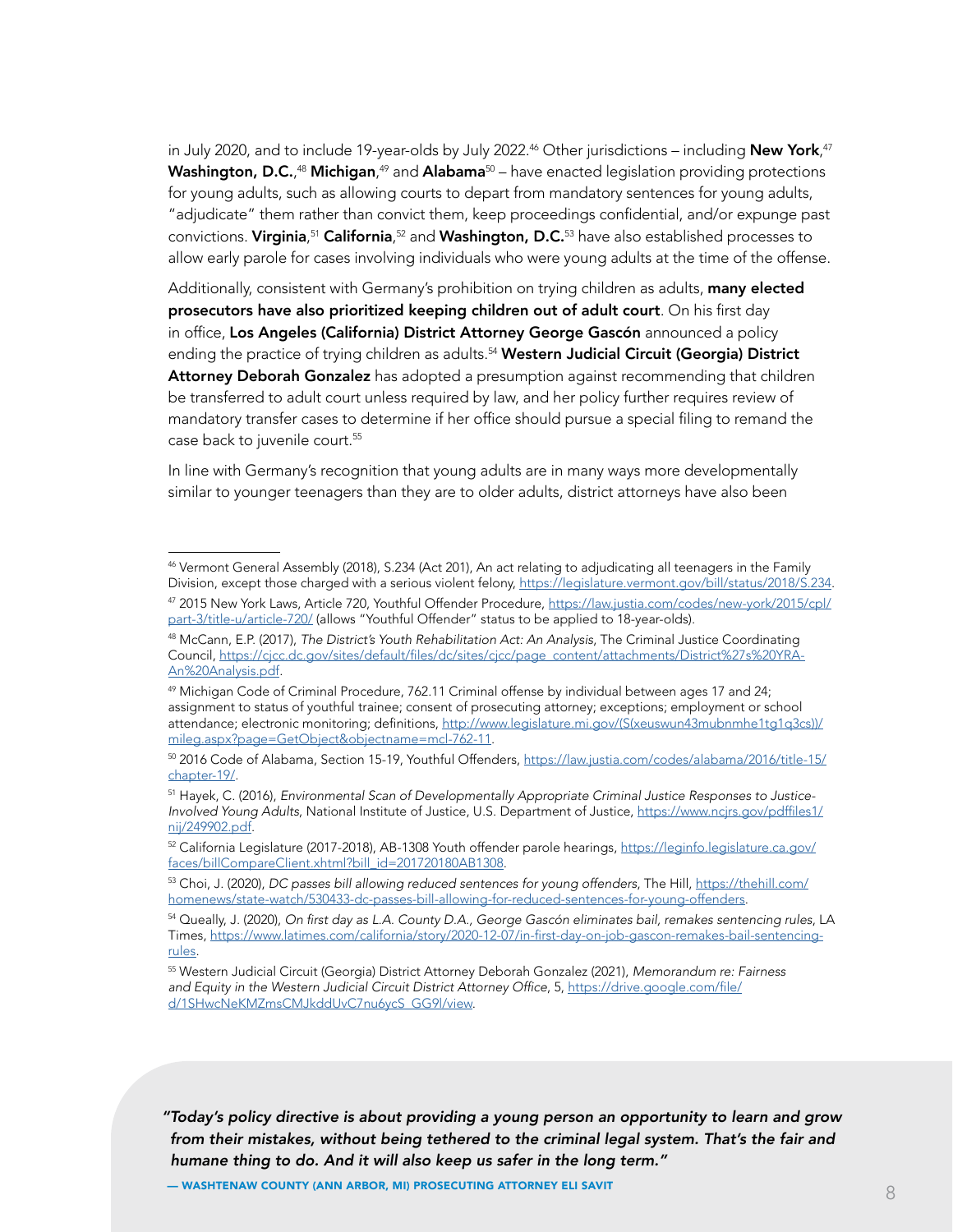<span id="page-8-0"></span>striving to improve policies and practices regarding young adults in the criminal legal system. For example, the San Francisco (California) District Attorney's Office developed a Sentence Planning Program in which "sentencing planners," who have "expertise in evidence-based programs to address criminogenic needs, and detailed knowledge of programs and services available in San Francisco," conduct an in-depth review of a case and develop individualized recommendations, which may include education, vocational training, rehabilitation and behavior adjustment programs, and in some cases, supervision. An evaluation of the Sentence Planning Program found that it reduced recidivism by eight percentage points in cases relying on the sentencing planner's recommendations, in addition to reducing incarceration and saving money by resolving cases faster.<sup>56</sup> And in Massachusetts, District Attorneys Andrea Harrington (Berkshire County) and David Sullivan (Franklin/Hampshire County), and then-District Attorney Rachael Rollins (Suffolk County), jointly called on state policymakers to raise the age up to which youth can still be charged as juveniles from 18 to 21 years old.<sup>57</sup>

### II. Examples of Principle Two: The purpose of juvenile and young adult justice is rehabilitation, not punishment.

Elected prosecutors have also developed programs to respond to young people who come in contact with the legal system in ways that are more consistent with Germany's rehabilitative and non-carceral approach. For example, in 2019, Prince George's County (Maryland) State's Attorney Aisha Braveboy launched a comprehensive youth justice plan centered around diversion. Her office developed partnerships with public health and community organizations to assess young people's need for support and connect them with appropriate communitybased services.58 In the first six months after implementing this reform, her office saw a large drop in referrals to the Department of Juvenile Services.<sup>59</sup> And, in 2020, King County (Seattle, Washington) Prosecuting Attorney Dan Satterberg launched a juvenile restorative justice program in partnership with local community groups.<sup>60</sup> Within the initial months of the program's launch the office diverted over 150 cases, and thereafter expanded the program to include some offenses committed by people aged 18 to 20 years old.<sup>61</sup>

Similar to Germany's practice of diverting low-level youth cases, elected prosecutors in the U.S. have implemented reforms aimed at keeping young people out of the system when possible. For example, DA Gascón in Los Angeles adopted a policy against charging children for misdemeanors in most situations and allowing some youth felony cases to be resolved through restorative justice rather than prosecution, $62$  and a number of elected prosecutors,

<sup>56</sup> San Francisco District Attorney (2012), *Sentence Planning*, [https://www.sfdistrictattorney.org/victim-services/](https://www.sfdistrictattorney.org/victim-services/sentence-planning/) [sentence-planning/](https://www.sfdistrictattorney.org/victim-services/sentence-planning/).

<sup>57</sup> Fair and Just Prosecution (2019), *Prosecutors Urge Policymakers to Raise the Age of the Juvenile Justice System*  to 21, [https://fairandjustprosecution.org/wp-content/uploads/2019/06/MA-RTA-Release-FINAL.pdf.](https://fairandjustprosecution.org/wp-content/uploads/2019/06/MA-RTA-Release-FINAL.pdf)

<sup>58</sup> Gray, M. F. (2019), *Braveboy Announces Youth Justice Reform Plans*, Post News Group, [https://www.](https://www.postnewsgroup.com/braveboy-announces-youth-justice-reform-plans/) [postnewsgroup.com/braveboy-announces-youth-justice-reform-plans/](https://www.postnewsgroup.com/braveboy-announces-youth-justice-reform-plans/).

<sup>59</sup> The Daily Record (2020), *Aisha Braveboy*,<https://thedailyrecord.com/2020/06/26/aisha-braveboy/>.

<sup>60</sup> Gutman, D. (2022), *King County to Continue New Juvenile Restorative Justice Program, Despite Pushback*, Seattle Times, [https://www.seattletimes.com/seattle-news/politics/king-county-to-continue-new-juvenile](https://www.seattletimes.com/seattle-news/politics/king-county-to-continue-new-juvenile-restorative-justice-program-despite-pushback/)[restorative-justice-program-despite-pushback/](https://www.seattletimes.com/seattle-news/politics/king-county-to-continue-new-juvenile-restorative-justice-program-despite-pushback/).

<sup>61</sup> *Id.*

<sup>62</sup> Loudenback, J. (2021), *Los Angeles District Attorney Faces Resistance Over Justice Reforms*, The Imprint, [https://](https://imprintnews.org/justice/juvenile-justice-2/pushback-praise-gascons-youth-justice-reforms-los-angeles/51208) [imprintnews.org/justice/juvenile-justice-2/pushback-praise-gascons-youth-justice-reforms-los-angeles/51208.](https://imprintnews.org/justice/juvenile-justice-2/pushback-praise-gascons-youth-justice-reforms-los-angeles/51208)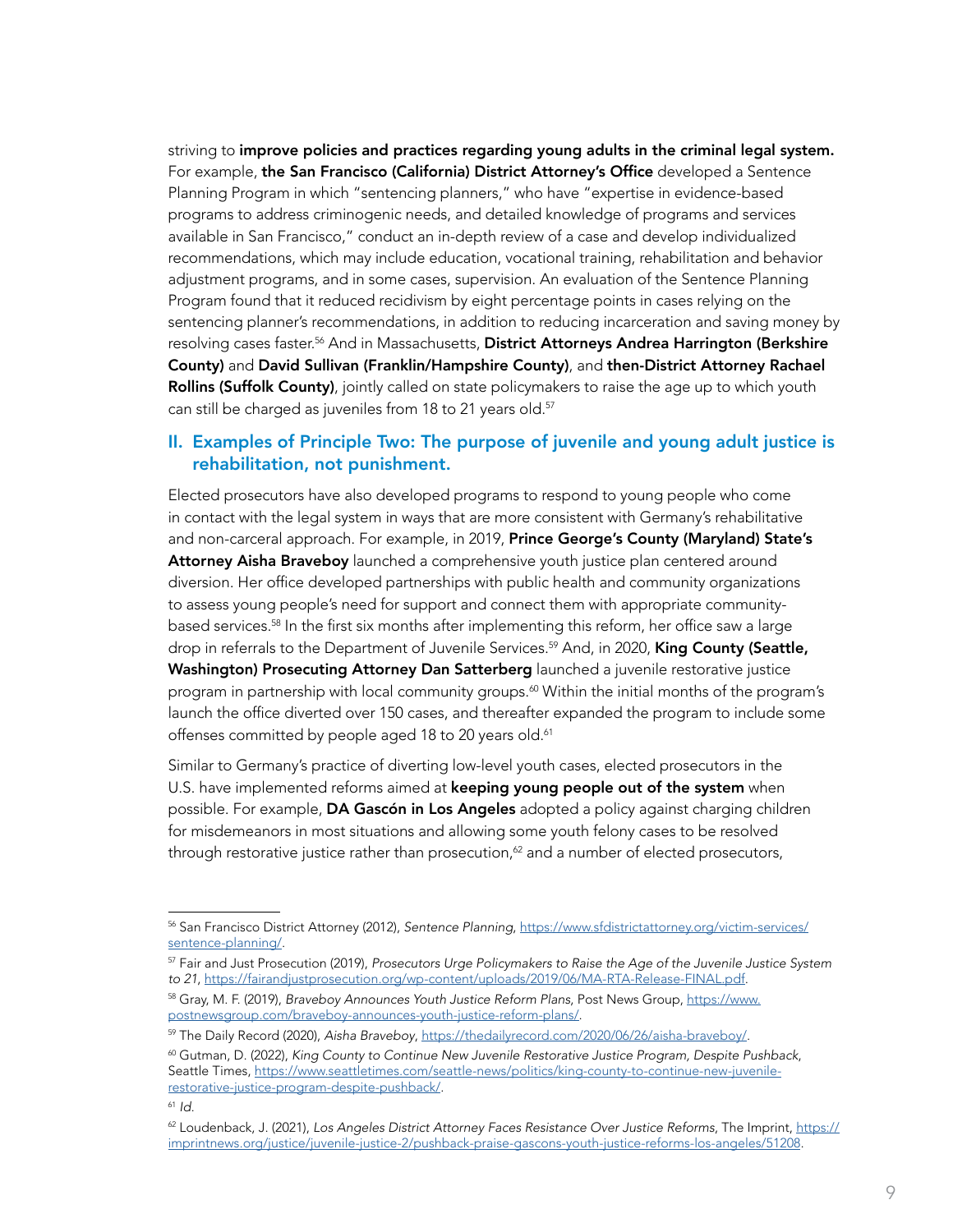<span id="page-9-0"></span>including Durham County (North Carolina) District Attorney Satana Deberry, <sup>63</sup> DA Deborah Gonzalez,<sup>64</sup> and Washtenaw County (Michigan) Prosecuting Attorney Eli Savit,<sup>65</sup> have adopted presumptions against prosecuting most school-based conduct. **PA Savit** also established a presumption that his office will not prosecute comparable out-of-school incidents involving similarly aged peers.<sup>66</sup>

DAs have also used their position as respected criminal justice leaders to advocate for more humane and rehabilitative settings, similar to those in Germany, for the small number of children who require placement in a confined setting. Most notably, more than 70 elected prosecutors and youth correctional administrators joined a statement in 2020 calling for the closure of all youth prisons in the country. $67$ 

Finally, elected prosecutors including DA Gascón, SA Braveboy, then-DA Rollins, PA Satterberg, Kings County (Brooklyn, New York) District Attorney Eric Gonzalez, Philadelphia (Pennsylvania) District Attorney Larry Krasner, and Baltimore City (Maryland) State's Attorney Marilyn Mosby have established sentencing review units or processes, through which their offices can revisit lengthy sentences imposed in the past. These review processes encompass sentences imposed on both adults and youth, and are not directly tied to the same considerations underlying German youth sentencing practices. Nonetheless, the end result would be to correct excessive sentences imposed in the past in the U.S. and thus bring these sentences more in line with how Germany approaches sentencing.<sup>68</sup>

### RECOMMENDATIONS

The recommendations below delineate ways that elected prosecutors can lead in reshaping our youth justice system to build on what works in Germany and achieve better outcomes for young people in our country.<sup>69</sup>

*"We must increase options to positively and successfully divert young people away from the juvenile justice system…. We can give our youth a second chance by providing them with a positive and strong support system within our overall criminal justice system."*

<sup>&</sup>lt;sup>63</sup> Durham District Attorney's Office (2019), Durham County District Attorney's Office Releases Six-Month Progress *Report*, <https://medium.com/durham-district-attorneys-office/july2019progressreport-71adbe9d68a5>.

<sup>64</sup> Western Judicial Circuit (Georgia) District Attorney Deborah Gonzalez, *[supra](#page-7-0)* note 55, at 5.

<sup>&</sup>lt;sup>65</sup> Washtenaw County Office of the Prosecuting Attorney (2021), Policy Directive 2021-11:Policy Regarding Juvenile *Charging*, https://www.washtenaw.org/DocumentCenter/View/19298/Juvenile-Charging-Policy?bidId[=.](https://www.washtenaw.org/DocumentCenter/View/19298/Juvenile-Charging-Policy?bidId=) <sup>66</sup> *Id.*

<sup>67</sup> Youth Correctional Leaders for Justice and Fair and Just Prosecution (2020), *Joint Statement by Fair and Just Prosecution and Youth Correctional Leaders for Justice on Closing Youth Prisons*, [https://fairandjustprosecution.](https://fairandjustprosecution.org/wp-content/uploads/2020/07/Joint-Statement-on-Youth-Prisons-FINAL.pdf) [org/wp-content/uploads/2020/07/Joint-Statement-on-Youth-Prisons-FINAL.pdf](https://fairandjustprosecution.org/wp-content/uploads/2020/07/Joint-Statement-on-Youth-Prisons-FINAL.pdf).

<sup>68</sup> *See* FJP's *[Revisiting Past Extreme Sentences: Sentencing Review and Second Chances](https://fairandjustprosecution.org/wp-content/uploads/2020/02/FJP_Issue-Brief_SentencingReview.pdf)* issue brief for more information about sentencing review.

<sup>69</sup> In addition to the recommendations herein, more information can be found in FJP's *[Juvenile Justice and Young](https://fairandjustprosecution.org/wp-content/uploads/2017/09/FJPBrief.TraumaPractices.9.25.pdf)  [Adult Issues: Promoting Trauma-Informed Practices](https://fairandjustprosecution.org/wp-content/uploads/2017/09/FJPBrief.TraumaPractices.9.25.pdf)*, *[Young Adults in the Justice System](https://fairandjustprosecution.org/wp-content/uploads/2019/01/FJP_Brief_YoungAdults.pdf)*, and [COVID-19 and the](https://fairandjustprosecution.org/wp-content/uploads/2020/08/FJP_Brief_Covid_YouthJustice.pdf)  *[Criminal Justice System: Youth Justice Issues, Challenges, and Recommended Reforms](https://fairandjustprosecution.org/wp-content/uploads/2020/08/FJP_Brief_Covid_YouthJustice.pdf)* issue briefs, and Principle 6 "Treat Kids Like Kids," in [21 Principles for the 21st Century Prosecutor](https://www.brennancenter.org/sites/default/files/publications/FJP_21Principles_FINAL.pdf).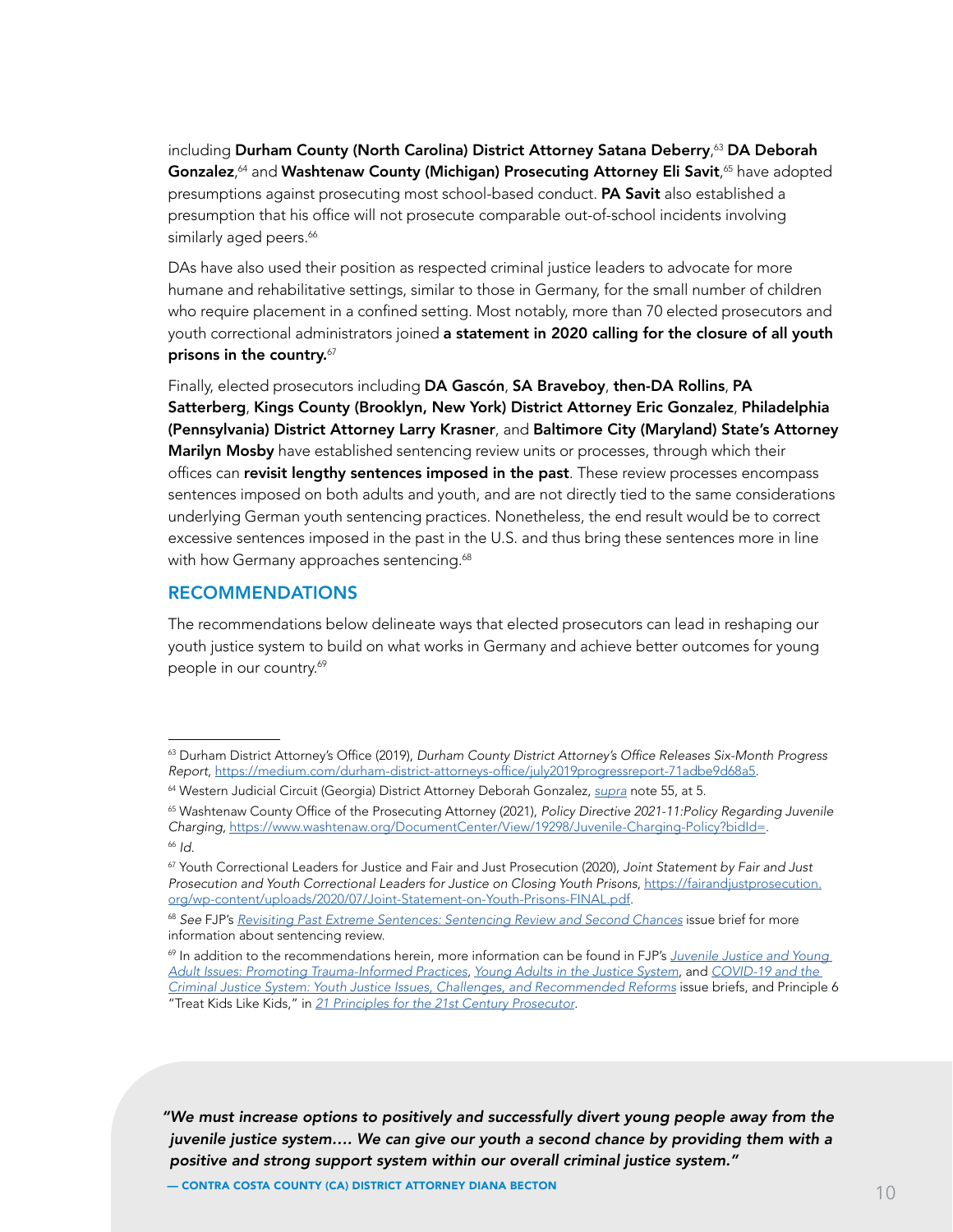- 1. Don't prosecute young children under 14 years of age.<sup>70</sup> Children this young should not be deemed to have culpability under the criminal legal system, and alternative responses should be used to address the situation. If a child or family needs support, connect them with community-based service providers. If more significant intervention is necessary, consider referring the case to the child welfare system, though unnecessary involvement with child protective services can also cause harm, so such decisions should be made with caution.<sup>71</sup>
- 2. Request the incarceration of young people only in exceptional cases. As discussed above, only 1.5% percent of youth sanctions in Germany are for unsuspended imprisonment – and even within that small number, the vast majority are actually young adults, rather than children. Children should almost always remain in the community, with any needed and appropriate supports. Whenever possible, divert kids and young adults pre-charge, as formal system processing increases the odds that they will reoffend.<sup>72</sup> In some cases a diversion program may be appropriate, but many youthful infractions stem from typical adolescent behavior and do not require any intervention at all. For those who cannot be diverted pre-charge, focus on community-based educative responses, and only request incarceration if there are truly no appropriate community-based alternatives.
- 3. Work with community groups and/or other agencies to develop community-based deflection, diversion, and alternative-to-incarceration programs. Several strong models exist in the U.S., including some that serve young people who have committed serious crimes. Examples include credible messengers,<sup>73</sup> restorative justice,<sup>74</sup> Youth Advocate Programs,<sup>75</sup> Multisystemic Therapy,<sup>76</sup> Treatment Foster Care Oregon (formerly known as Multidimensional Treatment Foster Care),<sup>77</sup> Roca,<sup>78</sup> and READI Chicago.<sup>79</sup> In addition, the San Francisco District Attorney's Sentence Planning program for young adults, discussed above, is an innovative approach for identifying each young person's needs and connecting them with appropriate evidence-based services.<sup>80</sup> As new programs are developed, however, it is important to **avoid** net widening and ensure that young people are only sent to these programs if they have risk factors or needs that would be adequately addressed through participation (and cannot be addressed otherwise).

<sup>&</sup>lt;sup>70</sup> As discussed above, children younger than 14 cannot be prosecuted in Germany.

<sup>71</sup> Trivedi, S. (2019), *The Harm of Child Removal*, N.Y.U. Review of Law and Social Change, 43, 523-580, [https://](https://socialchangenyu.com/wp-content/uploads/2019/07/Shanta-Trivedi_RLSC_43.3.pdf) [socialchangenyu.com/wp-content/uploads/2019/07/Shanta-Trivedi\\_RLSC\\_43.3.pdf](https://socialchangenyu.com/wp-content/uploads/2019/07/Shanta-Trivedi_RLSC_43.3.pdf); Sankaran, V., Church, C., and Mitchell, M. (2019), *A Cure Worse Than the Disease? The Impact of Removal on Children and Their Families*, Marquette Law Review, 102, 1161-1194, [https://repository.law.umich.edu/cgi/viewcontent.](https://repository.law.umich.edu/cgi/viewcontent.cgi?article=3055&context=articles) [cgi?article=3055&context=articles](https://repository.law.umich.edu/cgi/viewcontent.cgi?article=3055&context=articles).

<sup>72</sup> Petrosino, A., Turpin-Petrosino, C., and Guckenburg, S. (2013), *Formal System Processing of Juveniles: Effects on Delinquency*, No. 9 of Crime Prevention Research Review, U.S. Department of Justice, Office of Community Oriented Policing Services, [http://www.antoniocasella.eu/restorative/Petrosino\\_feb2013.pdf](http://www.antoniocasella.eu/restorative/Petrosino_feb2013.pdf).

<sup>73</sup> Credible Messenger Justice Center, <https://cmjcenter.org/>.

<sup>74</sup> Fair and Just Prosecution (2017), *Building Community Trust: Restorative Justice Strategies, Principles and Promising Practices*, [https://fairandjustprosecution.org/wp-content/uploads/2017/12/FJP.Brief\\_.RestorativeJustice.](https://fairandjustprosecution.org/wp-content/uploads/2017/12/FJP.Brief_.RestorativeJustice.pdf) [pdf.](https://fairandjustprosecution.org/wp-content/uploads/2017/12/FJP.Brief_.RestorativeJustice.pdf)

<sup>75</sup> Youth Advocate Programs, Inc.,<https://www.yapinc.org/>.

<sup>76</sup> MST Services, <https://www.mstservices.com/>.

<sup>77</sup> Treatment Foster Care Oregon, [https://www.tfcoregon.com/.](https://www.tfcoregon.com/)

<sup>78</sup> Roca,<https://rocainc.org/>.

<sup>79</sup> READI Chicago, <https://www.heartlandalliance.org/readi/>.

<sup>80</sup> San Francisco District Attorney, *[supra](#page-8-0)* note 56.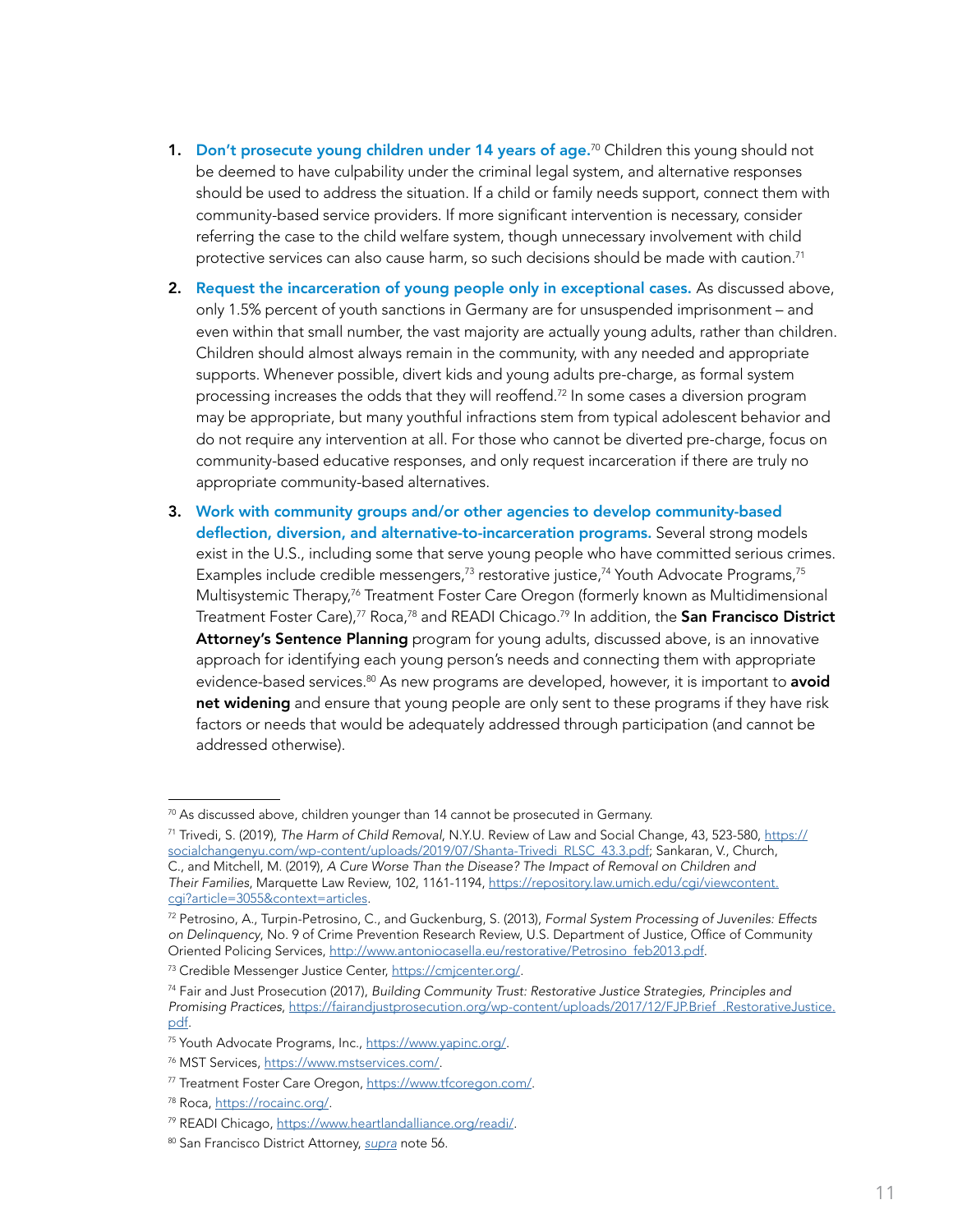- 4. Do not send children to prison-like settings, and advocate for the closure of such institutions. Youth prisons traumatize young people and make them more likely to reoffend.<sup>81</sup> As seen in Germany, almost all children can safely remain in their communities.<sup>82</sup> For the extremely small number of children who do require placement in a confined setting, ensure that they are placed in small, rehabilitative, home-like settings that are in or near their community.83
- 5. Don't transfer children under the age of 18 to adult court. In addition to learning from the German model, data from the U.S. shows that our communities are *safer* when we treat kids like kids, as prosecuting children as adults increases recidivism.<sup>84</sup> When possible, avoid charges that would trigger mandatory adult court prosecution. And, if it is not possible to completely eliminate discretionary adult prosecution of children, then decisions to prosecute children as adults should be very rare, require high level approval within the prosecutor's office, and be based on an evaluation of factors more like those used in Germany for young adults, such as the child's background and maturity level and whether the offense was juvenile in nature (i.e., was it impulsive, done with peers, etc.).
- 6. Advocate for raising the minimum age of juvenile court jurisdiction and for legislation that would prevent children from being prosecuted as adults. This includes raising the upper age of juvenile court jurisdiction in Georgia, Texas, and Wisconsin, the three states in which 17-year-olds are still automatically sent to adult court, as well as advocating for laws to end the transfer of youth to adult court or to reduce the cases in which it may occur.<sup>85</sup>
- 7. Advocate for raising the age of criminal responsibility beyond 18. Like in Germany, the rehabilitative focus – and more limited effect on a criminal record – often makes the youth justice system a more appropriate fit for young adults than the adult criminal legal system. Where discretion does exist to prosecute young adults in youth or adult systems, handle young adult cases in the youth system whenever possible.
- 8. Be responsive to the unique needs of young adults at every stage of the criminal legal system. For more detailed recommendations on how elected prosecutors can advance effective responses to young adults who come into contact with the criminal justice system, see FJP's *[Young Adults in the Justice System](https://fairandjustprosecution.org/wp-content/uploads/2019/01/FJP_Brief_YoungAdults.pdf)* issue brief.
- 9. Establish a Sentencing Review Unit or related process to revisit excessive sentences that have been imposed for crimes that were committed by children or young adults. For more information, see FJP's *[Revisiting Past Extreme Sentences: Sentencing Review and](https://fairandjustprosecution.org/wp-content/uploads/2020/02/FJP_Issue-Brief_SentencingReview.pdf)  [Second Chances](https://fairandjustprosecution.org/wp-content/uploads/2020/02/FJP_Issue-Brief_SentencingReview.pdf)* issue brief.

<sup>81</sup> Youth Correctional Leaders for Justice and Fair and Just Prosecution, *[supra](#page-9-0)* note 67.

<sup>82</sup> *Id.* at 2.

<sup>83</sup> *Id.* at 4.

<sup>84</sup> Justice Policy Institute and The Campaign for Youth Justice (2020), *The Child Not the Charge: Transfer Laws Are Not Advancing Public Safety*, 13, [http://www.campaignforyouthjustice.org/images/child\\_not\\_the\\_charge\\_report\\_1.](http://www.campaignforyouthjustice.org/images/child_not_the_charge_report_1.pdf) [pdf.](http://www.campaignforyouthjustice.org/images/child_not_the_charge_report_1.pdf)

<sup>85</sup> For more information about legislative efforts to keep children out of adult court, *see* Evans, B. (2020), *Winning the Campaign: State Trends in Fighting the Treatment of Children As Adults in the Criminal Justice System* (2005- 2020), Campaign for Youth Justice, [http://www.campaignforyouthjustice.org/images/reportthumbnails/CFYJ%20](http://www.campaignforyouthjustice.org/images/reportthumbnails/CFYJ%20Annual%20Report.pdf) [Annual%20Report.pdf](http://www.campaignforyouthjustice.org/images/reportthumbnails/CFYJ%20Annual%20Report.pdf).